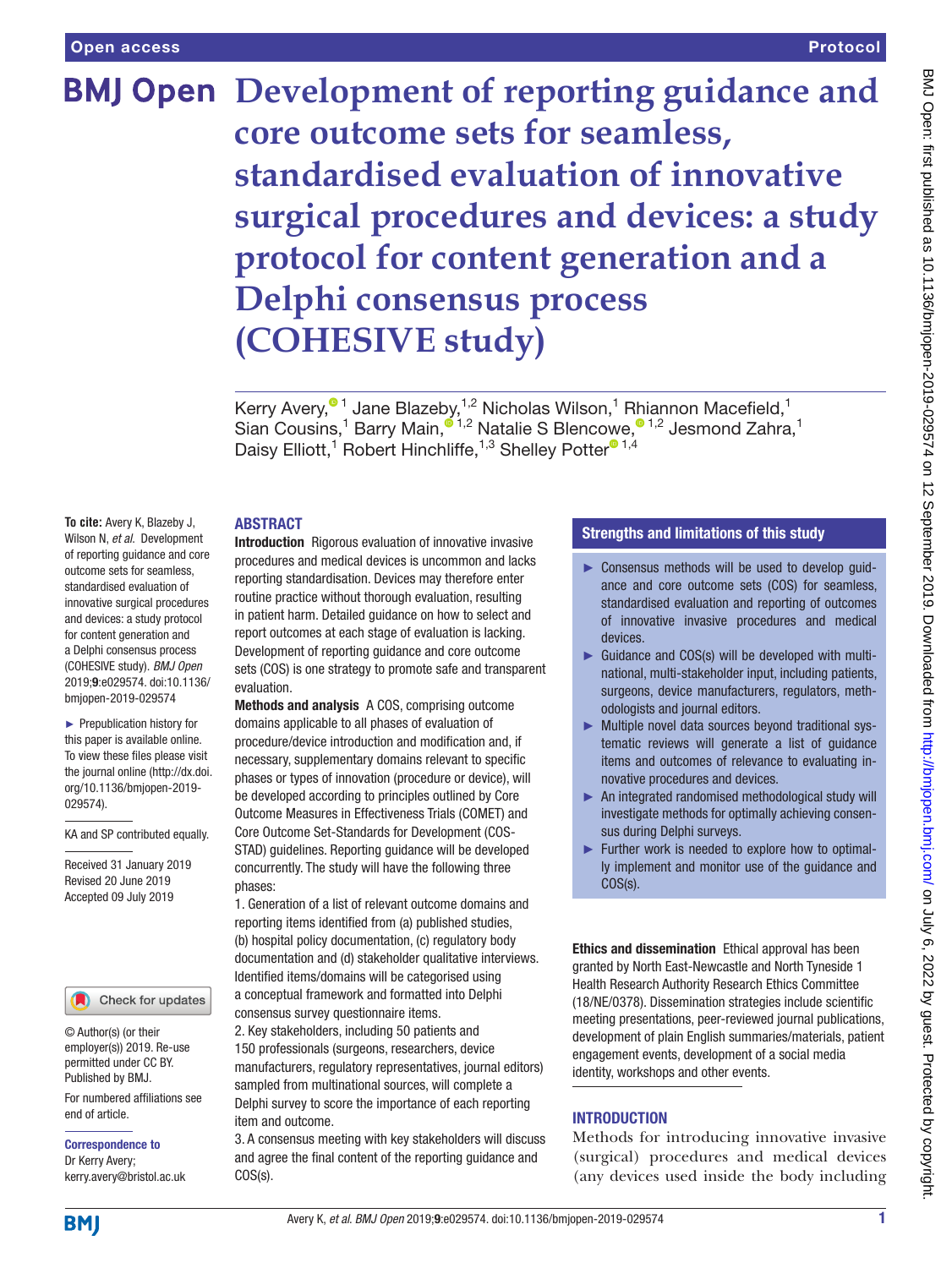implantable surgical devices, eg, pacemakers, mesh, implants) into clinical practice are not optimally regulated. Rigorous early evaluation of procedures/devices is uncommon, and reporting of outcomes is neither comprehensive nor standardised.<sup>1</sup> Suboptimal regulation and reporting has resulted in compromised patient safety, $2-4$  highlighting the need for robust, transparent methods for safe and efficient innovation.<sup>[1](#page-6-0)</sup>

The IDEAL framework was published in 2009 to improve the evaluation of invasive surgical procedures from first in man use to long-term study.<sup>[5](#page-6-2)</sup> More recently, IDEAL-D has been introduced to facilitate the evaluation of medical devices.<sup>[6](#page-6-3)</sup> Adoption of IDEAL/IDEAL-D by the surgical community has been slow.<sup>[7](#page-6-4)</sup> Reasons for this may be attributed to lack of understanding around applying the framework in practice.<sup>[7](#page-6-4)</sup> Guidance on selecting, measuring and reporting outcomes relevant to evaluating invasive procedures/devices during specific stages of their introduction and modification is also lacking. Comprehensive evaluation and reporting would allow learning to be shared across the surgical community and enhance transparency, allowing promising innovations to be identified more rapidly and unsafe or harmful procedures/devices to be abandoned before they become established into routine clinical practice. Streamlined mechanisms for evaluating breakthrough technologies and treatments and speeding up their adoption is the primary objective of the UK government's Accelerated Access Review to improve patient outcomes.<sup>[8](#page-6-5)</sup> Appropriate outcome selection is integral to these processes. Development of guidance and a generic core outcome set (COS: a minimum set of outcome domains to be reported in all uses in clinical practice, studies or audits) may be one strategy by which safe and efficient introduction and modification of novel procedures/devices can be achieved.

While methods for developing COS for effectiveness studies are well established, it is unclear whether these methods will be applicable to developing a COS for innovative invasive procedures/devices. The process of selecting outcomes for effectiveness studies, in which the intervention under evaluation is expected to be stable, is unlikely to identify outcomes of specific relevance to innovation, such as technique modification or abandonment. It is also important that some outcomes included within the COS are valid throughout all stages of evaluation to allow for earlier identification of longer-term adverse events. To achieve this, it is hypothesised that a modular COS approach may be needed to capture outcomes relevant to different stages of evaluation. This may include a central generic COS that would be measured and reported in all uses and evaluations, supplemented by bolt-on COSs relevant to specific phases of innovation and/or evaluation, and, if necessary, the specific disease or intervention. The necessity and framework for a modular COS approach will be evaluated throughout the study.

# Aim

The Core Outcomes for early pHasE Surgical Innovation and deVicEs (COHESIVE) study will develop reporting guidance and a COS(s) for seamless, standardised outcome evaluation of innovative procedures and devices.

### Methods and analysis **Overview**

The COS(s) will be developed according to the Core Outcome Measures for Effectiveness Trials (COMET) Handbook<sup>[9](#page-6-6)</sup> and the Core Outcome Set-STAndards for Development (COS-STAD) guidelines.<sup>10</sup> Reporting guidance will be developed concurrently. The study will have three phases:

- 1. Generation of a comprehensive list of reporting guidance content (eg, items relating to guidance about additional detail required when reporting a specific outcome) and outcome domains from multiple data sources.
- 2. Prioritisation of identified items using a multistage, international stakeholder Delphi survey.
- 3. A stakeholder consensus meeting to discuss, agree and ratify the final guidance and COS(s).

Reporting guidance will be developed in line with existing methodologies, $\frac{11}{11}$  including involvement of an executive group, Delphi consensus methods and a faceto-face meeting of stakeholders to maximise the robustness of guidance development.

# Patient and public involvement

Patients and members of the public will be involved throughout. A patient and public involvement (PPI) group has been established as part of the National Institute for Health Research (NIHR) Bristol Biomedical Research Centre (BRC) Surgical Innovation theme (of which this study is a part). Two patients have been appointed to the study steering group and will be invited to contribute to all study phases and discuss dissemination of the findings.

# Scope of the guidance and COS(s)

The reporting guidance and COS(s) will support standardised evaluation of innovative invasive procedures/ devices. The COS(s) will apply to routine clinical practice, audit and research settings where introduction and modification of invasive procedures/devices occur prior to definitive evaluation within a pragmatic randomised controlled trial. $5$  It is anticipated, however, that some outcomes will be 'core' to stages of evaluation beyond introduction and modification (eg, including registries and long-term studies) to allow key outcomes to be evaluated from the earliest studies of an invasive procedure/ device. The guidance and COS(s) will be developed for use by key stakeholders involved in the introduction, modification, evaluation or reporting of innovative invasive procedures/devices, including surgeons, device manufacturers, regulators, trialists, methodologists and journal editors.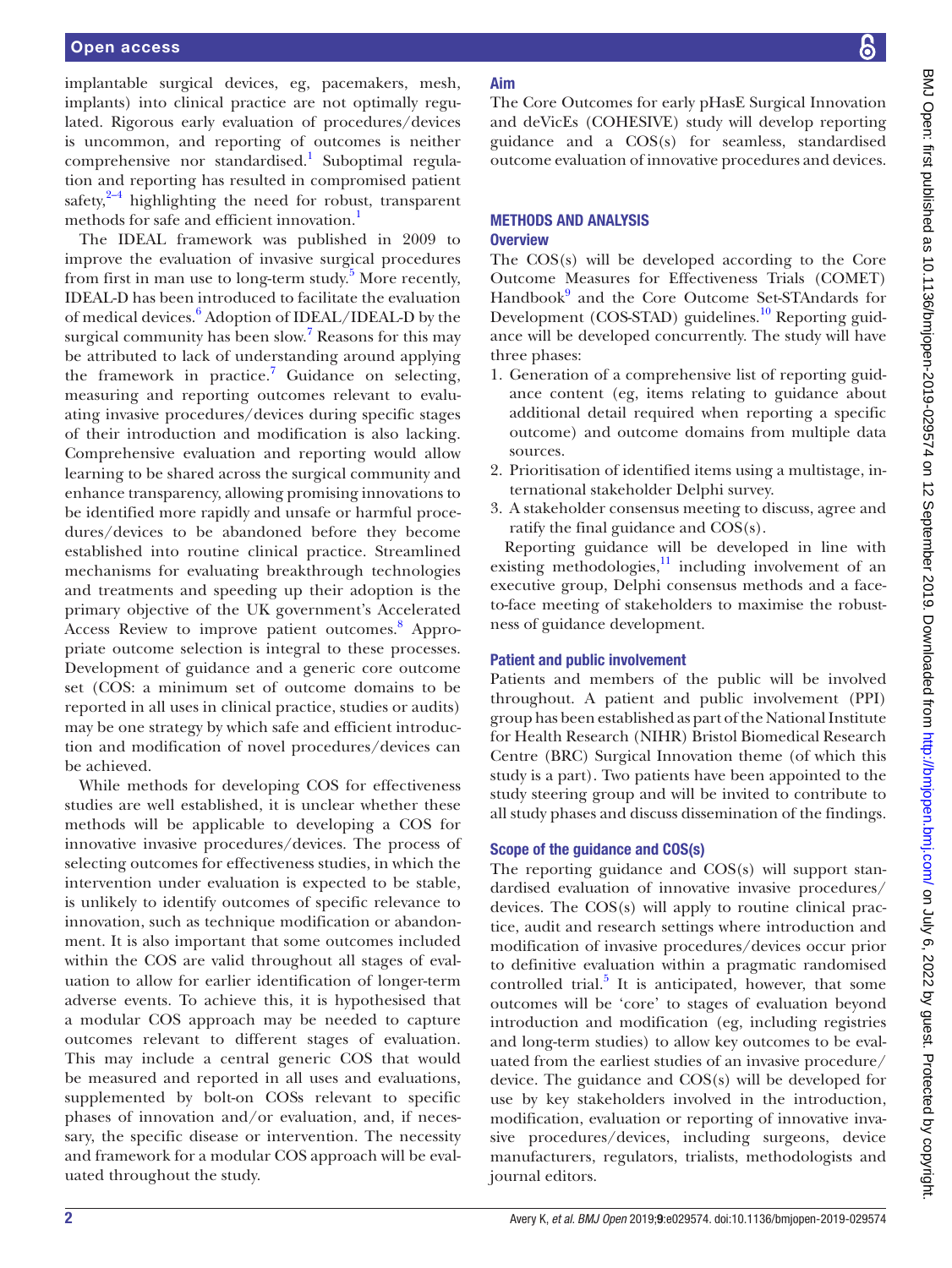#### Definition of an invasive procedure and medical device

An invasive procedure is defined as one where access is gained via an incision, natural orifice or percutaneous puncture or involving devices used inside the body.<sup>12</sup> An invasive medical device will be further defined as one that is inserted into and remains within the body with the aim of achieving a therapeutic function.

#### Definition of an 'innovation' outcome

While work to develop a definition of surgical innovation is ongoing, $\frac{12}{2}$  $\frac{12}{2}$  $\frac{12}{2}$  no single definition of surgical innovation has yet been widely adopted. The *COMET Handbook* defines an outcome as a measurement or observation used to capture and assess the effect of treatment such as assess-ment of side effects (risk) or effectiveness (benefits).<sup>[9](#page-6-6)</sup> Although relevant for effectiveness trials, this definition is unlikely to capture all issues of relevance to evaluation of novel invasive procedures/devices.[13](#page-6-10) Preliminary work by the study team indicates that, in addition to established effectiveness outcomes, additional outcomes may be required to fully evaluate the process and effects of innovation, such as modification or abandonment of the technique/device. $^{14}$  An innovation outcome will therefore be defined as a measurable variable (eg, construct or concept) related to or occurring as a result of the use of a novel invasive procedure/device. An outcome domain will be defined as a group of individual outcomes.<sup>[13](#page-6-10)</sup>

#### Stakeholder involvement

A workshop funded by the Medical Research Council Hubs for Trials Methodology Research Network was convened in Bristol, UK, in September 2018. The workshop brought together 61 key stakeholders, including surgeons, representatives from funding bodies, device industries and small and medium sized enterprises, trialists, methodologists, journal editors, regulators and patient representatives, to consider core outcome reporting. Stakeholders represented several countries, including the UK, USA, Canada and Australia. The workshop concluded that development of reporting guidance and a COS(s) for innovative surgical procedures and devices via methods described in this study would be feasible and warranted further study.

The guidance and COS(s) will be developed with input from multiple stakeholder groups at all stages, to ensure that outcomes of relevance to all are included and for the COS to be widely adopted. $9$  Primary stakeholders, recruited from international sources, will include the following:

- ► Patients with experience of surgery and/or undergoing innovative surgical procedures.
- ► Surgeons (those involved/not in delivering innovative procedures/devices).
- ► Device manufacturers and members of industry.
- Representatives of regulatory bodies and policy makers.
- ► Journal editors.

Methodologists and trialists responsible for designing studies involving innovative invasive procedures/ devices.

A study steering group comprising stakeholder representatives from the UK and internationally will be convened to provide overall oversight of the study.

#### Phase I: generation of a list of outcome and reporting domains

As innovation outcomes are conceptually different from those measured in effectiveness trials, standard methods<sup>9</sup> for identifying outcomes for inclusion in the list will be modified to include data sources hypothesised to be of specific relevance to innovation.

#### Targeted review of outcome selection and reporting recommendations in international regulatory body documentation

Online searches will identify advisory documents from prominent regulatory bodies of relevance to innovation of invasive procedures/devices, including the US Food and Drug Administration, UK Medicines and Healthcare products Regulatory Agency, UK National Institute for Health and Care Excellence Interventional Procedures Advisory Committee, EU Notified Bodies and Conformité Européene (CE) marking guidance to explore existing recommendations regarding outcome selection and reporting. Documents will be reviewed, and data relating to outcome selection and reporting extracted verbatim.

# Focused literature reviews of outcome selection and reporting in published studies of invasive procedures/devices

A series of focused literature reviews will explore outcome selection and reporting in studies of innovative invasive procedure/devices.

#### *Case studies of innovative devices*

Case studies of innovative devices will be purposively selected by the study team to include a range of specialties and varying degrees of innovation (wholly innovative—defined as a device that represents a completely new approach to solving a clinical problem; partially innovative—defined as a device that is broadly similar in function to one already in use but differs in at least one significant way; reinvented—defined as a modification of a device or technique that was previously abandoned for complications). A focused PubMed search will be performed using the tradename of each identified device and reference lists of identified papers, reviews and commentaries to identify potentially relevant studies. Only primary studies specifically related to the device under evaluation will be included. Data regarding study design and timing of evaluation in the device lifecycle (eg, pre-market vs post-market) will be extracted. Outcomes selected and reported in each study will be extracted verbatim, and pre-marketing and post-marketing studies compared to explore whether outcome selection and reporting differs over time and to inform development of the reporting guidance and COS(s).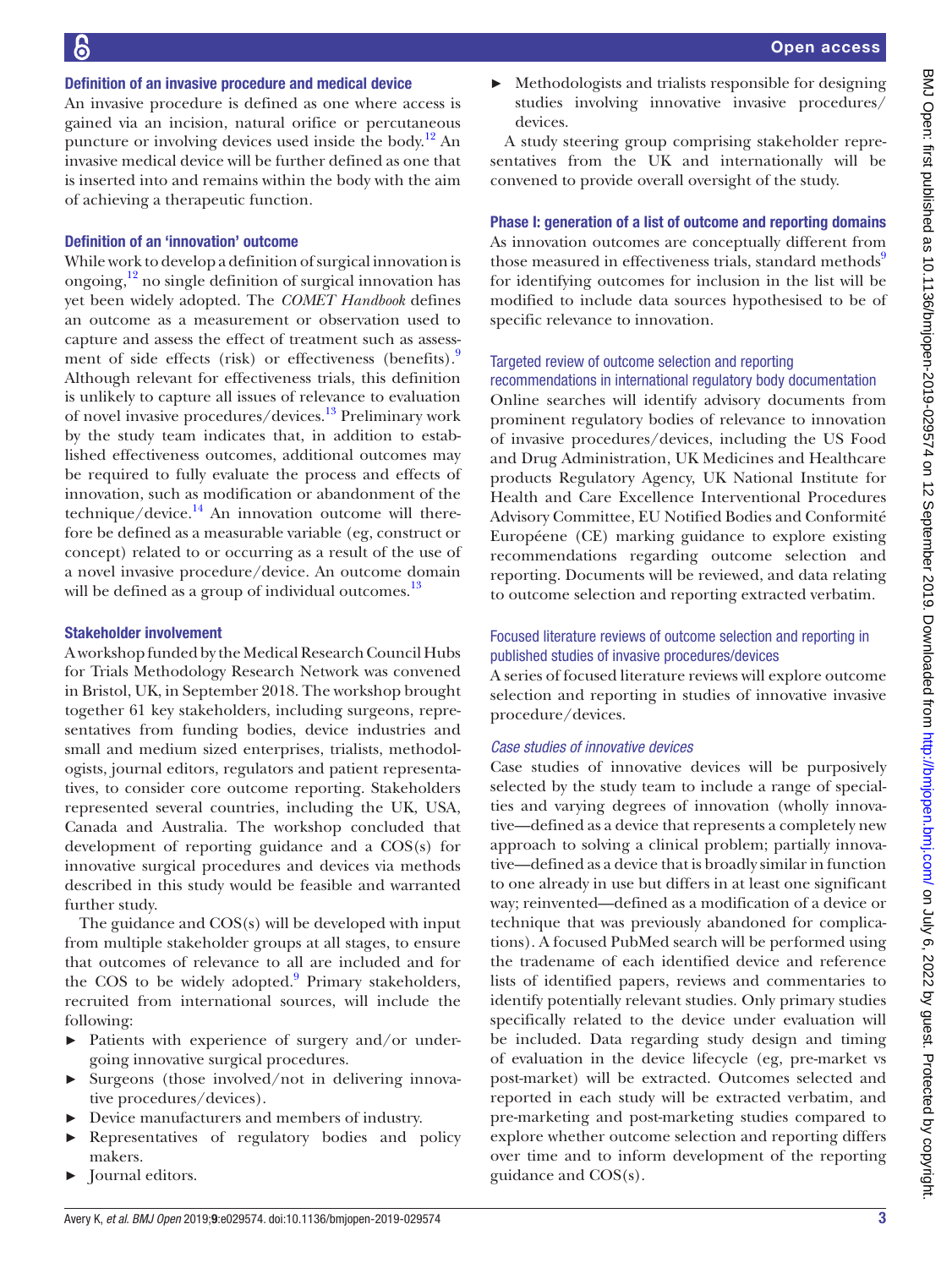### Open access

# *Studies conducted within the IDEAL and IDEAL-D frameworks*

It is hypothesised that studies self-identifying as IDEAL<sup>[5](#page-6-2)</sup> or IDEAL- $D^6$  $D^6$  (ie, where authors self-report that the study aligns with a stage of the IDEAL/IDEAL-D framework) may have more formally considered outcome selection in the context of innovation and may therefore provide greater insight into potential 'innovation' outcomes. Studies citing the three original 2009 Lancet publica-tions,<sup>[5 15 16](#page-6-2)</sup> subsequent explanatory documents<sup>17-22</sup> or the IDEAL-D paper<sup>[6](#page-6-3)</sup> will be identified through the Web of Science and Scopus databases. All primary papers self-identifying as IDEAL/IDEAL-D studies in the title or abstract will be included. Outcomes selected and reported in each study will be extracted verbatim and, if possible, compared across IDEAL stages (1, 2a, 2b) to explore if different outcomes are evaluated at different stages of innovation and to inform development of the reporting guidance and COS(s).

# Review of recommendations for outcome selection and reporting in NHS trust policy documents

Written NHS Trust policy documents for the introduction of new invasive procedures/devices into clinical practice will be reviewed to explore current requirements for outcome selection and reporting within the NHS governance framework. Documents will be identified from related work ongoing in the NIHR Bristol BRC Surgical Innovation theme. Documents will be requested from all acute NHS Trusts in England and Health Boards in Wales. Initially, purposive sampling will be used to sample Trusts based on type, geographical location and foundation status. All outcomes relating to the evaluation of innovative devices will be extracted verbatim. Purposive sampling will continue until new outcomes cease to be identified (data saturation).

## Review of transcripts of qualitative interviews with patients and surgeons

Transcripts of audio-recordings from a purposive sample of qualitative interviews with key stakeholders (eg, patients, surgeons and industry representatives) will be reviewed to identify additional outcomes of relevance that have not been identified from other data sources. These interviews are being conducted for related work undertaken in the NIHR Bristol BRC Surgical Innovation theme.

#### Conceptualisation of outcome domains and reporting items

Verbatim outcomes identified from each data source will be used to create a comprehensive list of potential outcomes relevant to the evaluation of novel invasive procedures/devices. Preliminary work by the study group has demonstrated the importance of context (eg, specialty and innovation stage) to outcome classification for invasive procedure/device studies. A conceptual framework of outcome domains will therefore be generated and iteratively modified using each case study and data source in turn until saturation is reached (ie, no new

reporting guidance will be accumulated and iteratively refined through ongoing discussion within the team. Guidance content and formatting will be informed by a targeted review of relevant research guidance documents (eg, IDEAL, CONsolidated Standards Of Reporting Trials/CONSORT statement and CONSORT extensions).

# Phase II: prioritisation of identified reporting items and outcome domains using a multi-stakeholder Delphi survey

A consensus process involving a sequential, multi-round Delphi survey followed by a face-to-face consensus meeting will be used to establish agreement between a multi-stakeholder group of patients and professionals on the final set of outcome domains to be included in the COS(s). To avoid any effect of dominant individuals, a Delphi survey consensus process will allow a diverse representative sample of key stakeholders from a broad geographical area to participate anonymously.<sup>9</sup>

# Development of the Delphi survey questionnaire

Each outcome domain included in the final outcomes list detailed above will be operationalised and formatted into an item for the survey questionnaire. Each item will have a 9-point Likert scoring scale ranging from 1 (not important) to 9 (extremely important), based on the Grading of Recommendations Assessment, Development and Evaluation scale for scoring the importance of including the item in the final  $COS<sup>23</sup>$  A free text item will be included to enable participants to propose new items. Additional outcome domains/items proposed by participants in round 1 will be reviewed by the study team to confirm that they are new and formatted into a survey item for subsequent round(s) if they are recommended by at least two participants.<sup>[24](#page-6-14)</sup> Any uncertainties will be resolved by the study steering group. To ensure that the survey is suitable for completion by all stakeholders, items will be written in plain English with medical terminology and/ or examples (where applicable) included in parentheses. The draft survey will be piloted by two professionals (eg, surgeons) and two members of the PPI group, to examine its face validity (eg, comprehensibility and acceptability) and refine terminology, layout and formatting prior to commencing the main study. Professionals will receive a version of the Delphi survey also including items related to reporting guidance content, which will be operationalised and formatted in a similar manner to outcomes.

# Participant sampling and invitations

Representatives from all key stakeholder groups detailed above will be invited to participate. Patients who are currently or who have previously participated in surgical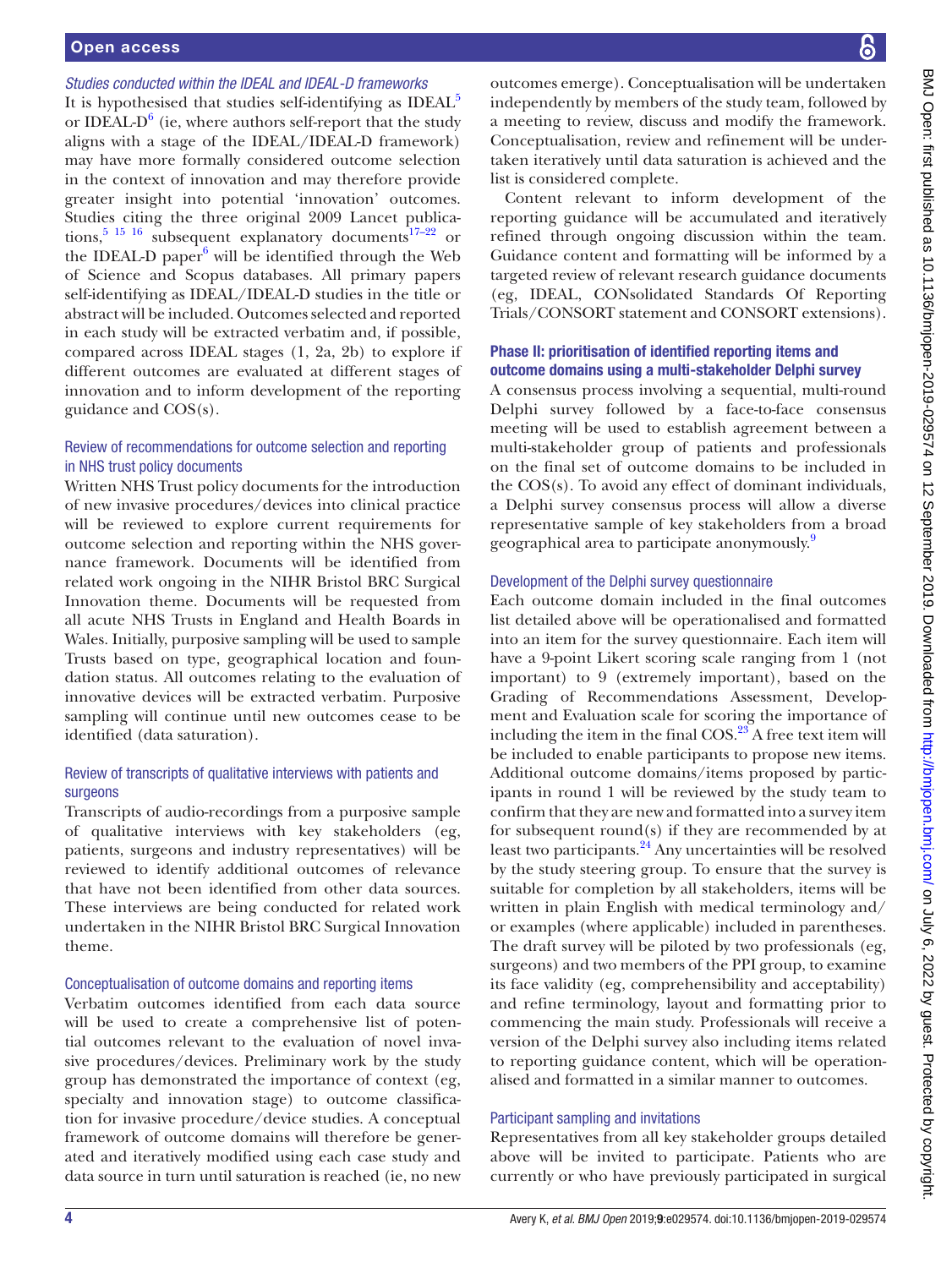studies conducted by the Bristol Clinical Trials and Evaluation Unit will be invited to participate. Patients will be purposively sampled based on their gender, age, geographical region and study/procedure received to enable a broadly representative sample of participants with a range of experiences of different types of surgery to be included. Professional participants will be sampled to ensure inclusion of participants with various professional backgrounds and from broad geographical areas nationally and internationally. Professional participants will be identified through expert knowledge of colleagues (eg, known surgeons, specialty professional associations, industry collaborators and device manufacturers), contact lists held by the Centre for Surgical Research (University of Bristol) of attendees at topic-related academic events (eg, attendees at relevant conferences/workshops) and review of websites and other public resources. Additional patient and professional participants will be identified through opt-in to the Delphi survey via the COHESIVE study website, which will be further advertised through specialty professional associations described above.

# Delphi survey rounds

Participants will complete up to three sequential rounds of the survey questionnaire over a 3–9 months period. In each round, participants will score the importance of including the item in a COS (and reporting guidance—professionals only). Survey questionnaires will be predominantly administered online, hosted by secure REDCap electronic data capture software.<sup>25</sup> Administration and reporting of the electronic survey will be conducted in accordance with the Checklist for Reporting Results of Internet E-Surveys guidelines.<sup>26</sup> Paper surveys will be sent to those who are unable to complete the survey electronically.

All participants who complete the round 1 questionnaire will be sent the round 2 survey questionnaire. This second survey will contain all items retained from round 1 (see Data analyses section) and anonymised feedback from the previous round in the form of summary scores (eg, median/mean scores depending on distribution) from all stakeholder groups separately to allow all stakeholder groups to see the results from others before re-scoring; a method observed to improve the degree of consensus reached.[9 27](#page-6-6) Participants will be asked to re-score each item's importance. If there is insufficient consensus to proceed to a consensus meeting at the end of round 2, a third round may be conducted. Methods will be identical to those described for round 2. All items retained after the final Delphi survey round will be taken forward to the consensus meeting.

# Methodological study exploring methods to optimise consensus

An embedded methodological study will explore optimal language for Delphi survey instructions. Participants will be randomly allocated to receive one of two versions of the round 1 survey questionnaire, which will differ only in the phrasing of the instructions provided for completing

the questionnaire. Version A (standard instructions) will be phrased using common COS instruction terminology (eg, asking respondents to score how important they think each outcome/item is to include in the COS). Version B (enhanced instructions) will use terminology to emphasise that respondents should prioritise as few outcomes/items as possible. Participants will be allocated at random to one of the two groups and blinded to their allocation to minimise bias. Results from round 1 (eg, the number and types of outcomes that are prioritised) will be compared between the two allocation groups. In subsequent survey rounds, all participants will receive the same version of the survey questionnaire containing enhanced instructions to encourage prioritisation.

# Attrition between rounds

Participant attrition between rounds will be monitored and differences in scores between those who do and do not complete all survey rounds conducted.

# Phase III: consensus meeting with key stakeholders to discuss and agree the final reporting guidance content and COS(s)

The final step will be a face-to-face consensus meeting to discuss the results of the Delphi survey, agree on items that should be included, and approve the final guidance content and  $COS(s)$ .<sup>9</sup> <sup>13</sup> A purposive sample of 20–25 patient and professional participants who participated in at least one survey round will be invited, to ensure inclusion of patients with a range of experiences of different types of surgery and professionals with various professional backgrounds. A joint meeting for patients and professionals is planned to encourage discussion around outcomes that are scored differently by the two stakeholder groups, to share differing perspectives and thereby encourage consensus. Care will be taken to ensure that discussions are held using plain English language and that both patients and professional participants are empowered to express their views freely.

A summary of the survey results will be presented. Participants will be asked to ratify the inclusion/exclusion of outcomes during the Delphi survey, and to anonymously re-score items for which objections have been raised or for which consensus was not reached during the Delphi survey (see Data analyses section). Further moderated discussion and re-scoring will be undertaken as necessary until consensus has been reached. The meeting will be audio-recorded and transcribed verbatim. Another meeting will be considered should agreement on the final COS not be reached.

# Sample size

Delphi survey sample sizes aim to achieve good represen-tation from all key stakeholder groups.<sup>[9](#page-6-6)</sup> We aim to include approximately 150 professional participants and 50 patient participants in the survey and 20–25 participants from all stakeholder groups in the consensus meeting. In qualitative research, an approximation of sample size is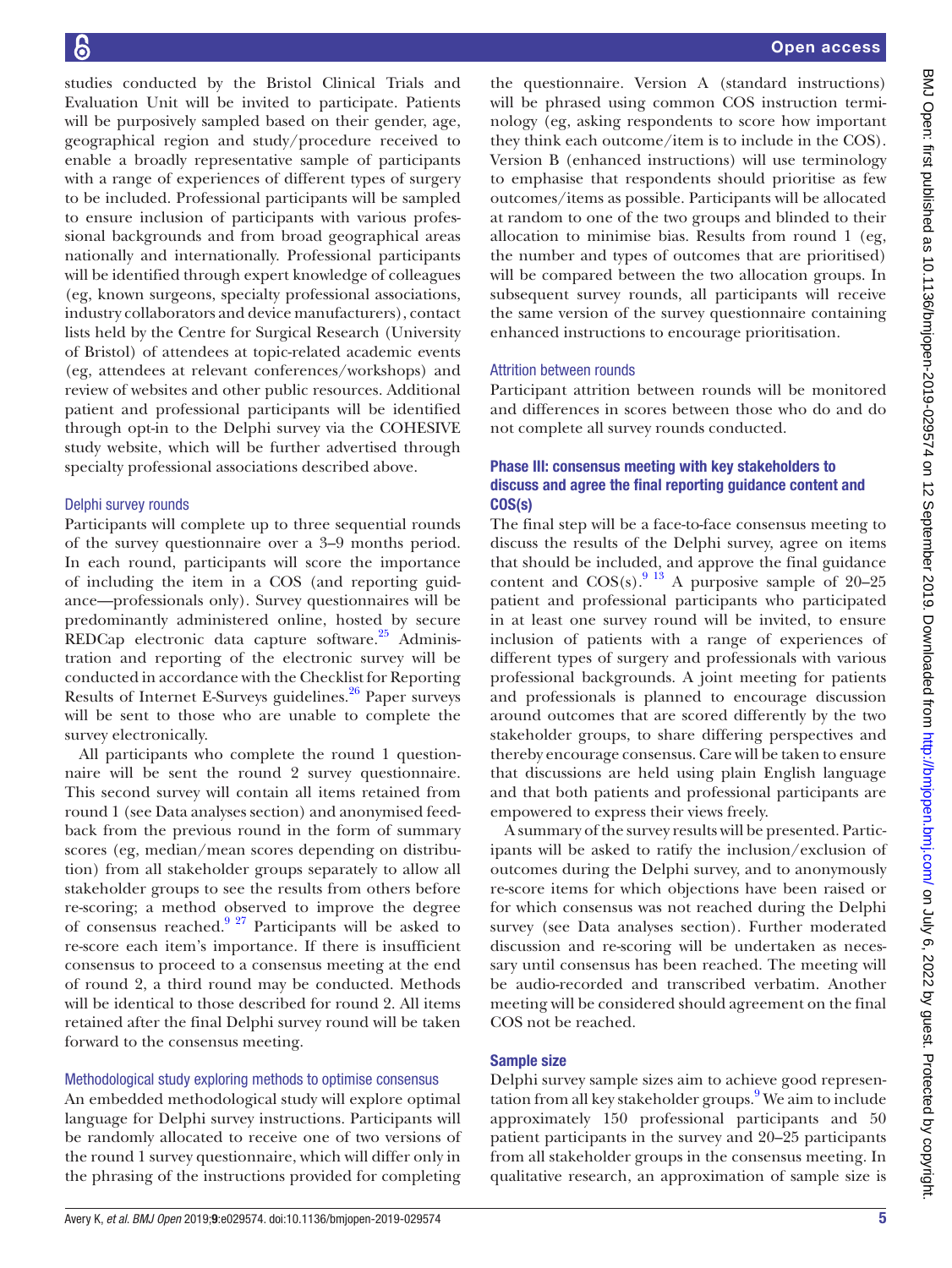<span id="page-5-0"></span>

| Definition of consensus<br>Table 1 |                                                                                                                                    |                                                                        |
|------------------------------------|------------------------------------------------------------------------------------------------------------------------------------|------------------------------------------------------------------------|
| Category                           | <b>Definition</b>                                                                                                                  | <b>Action</b>                                                          |
| Consensus in                       | Scored as very important $(7-9)$ by $\geq 70\%$ and<br>not important (1-3) by <15% of either patients<br>or professionals or both. | Item retained for next survey round/<br>consensus meeting.             |
| Consensus out                      | Scored as not important (1–3) by $\geq$ 70% and<br>very important (7-9) by <15% of either patients<br>or professionals or both.    | Item discarded after round 2 (to be<br>ratified at consensus meeting). |
| No consensus                       | Neither criteria above are met.                                                                                                    | Item retained for next survey round/<br>consensus meeting.             |

considered necessary for planning. We anticipate that at least 25 interviews will be required to reach data saturation, though adequacy of the final sample size will be evaluated throughout the study. A 3:1 ratio of professionals to patient participants is considered appropriate given that there are multiple professional stakeholder subgroups whose involvement in the development of the COS is warranted.

#### Data analyses

### Retaining or dropping items between survey rounds

All data will be entered and stored on the REDCap electronic data capture tool $^{25}$  and exported into a statistical software package for data cleaning and checking. Descriptive statistics will be calculated for each item (eg, summary scores, ranges, percentage scoring each item 'not important' (score 1-3), 'equivocal' (4-6) and 'very important' (7–9)). All items will be retained between rounds 1 and  $2^{9.28.29}$  This approach will enable participants to re-score every item considering feedback from round 1 but reduce participant burden in subsequent rounds (if necessary) and at the consensus meeting.<sup>[9](#page-6-6)</sup> Following round 2, items will be categorised as described in [table](#page-5-0) 1.

A third round will be held if the number of COS items categorised as 'consensus in' or 'no consensus' is considered too large (eg, >30) to feasibly discuss at the consensus meeting. The same criteria to define consensus and retain/discard items as above will be used. Stakeholder groups will be analysed separately in each round to negate the need to weight responses due to variation between sample sizes and to ensure that outcomes are not excluded prematurely. This methodology has been used in the development of other COS(s) to ensure that the outcome must be considered very important to the majority of participants to be included. $928-30$ 

#### Consensus meeting

Following the first round of voting, items will be categorised as 'consensus in', 'consensus out' or 'no consensus' using the definitions of consensus as detailed in [table](#page-5-0) 1. Items voted 'consensus in' will be included in the final COS and items voted 'consensus out' discarded. Discordant items will be discussed further and re-scored in a second round of voting and the same criteria applied. Further rounds of discussion and voting will occur until consensus is achieved. The consensus meeting will conclude with asking participants to ratify the final COS.

#### Implementation of the COS(s)

Key multinational stakeholders will be engaged throughout the guidance/COS development process to promote awareness, foster ownership of the project and encourage dissemination and uptake. Engagement with funders, journal editors, regulatory bodies, industry and other bodies (eg, UK NIHR Surgical MedTech Cooperative, NIHR Office for Clinical Research Infrastructure) will seek to encourage and promote uptake in all studies of innovative invasive procedures/devices. We will also seek to involve these stakeholders and other international professional bodies responsible for promoting safe and transparent innovation (eg, in the UK: The Royal College of Surgeons of England, specialty professional associations, IDEAL) to endorse the reporting guidance and COS(s) and to encourage use in research and clinical practice. Patient and public engagement will establish the importance of this work more widely and encourage adoption of the guidance and COS(s) into other relevant guidelines/recommendations. The aim is to incorporate the reporting guidance and COS(s) as part of a real-time reporting system for surgical innovation. We will work with regulatory bodies and professional associations to develop a platform (eg, surgical registries that prospectively collect outcome and safety data) by which this may be achieved as the next steps of this work. Future work will also focus on how to measure the outcomes included in the COS(s).

This study was registered with the COMET Initiative on 20/11/2017.

# Ethics and dissemination

Ethical approval for this study has been granted by North East-Newcastle and North Tyneside 1 Health Research Authority Research Ethics Committee. Written informed consent will be obtained from participating patients separately for the Delphi survey and consensus meeting. Delphi survey registration via the study website and/or completion of the Delphi surveys by professional participants will be taken to imply consent. Written consent will